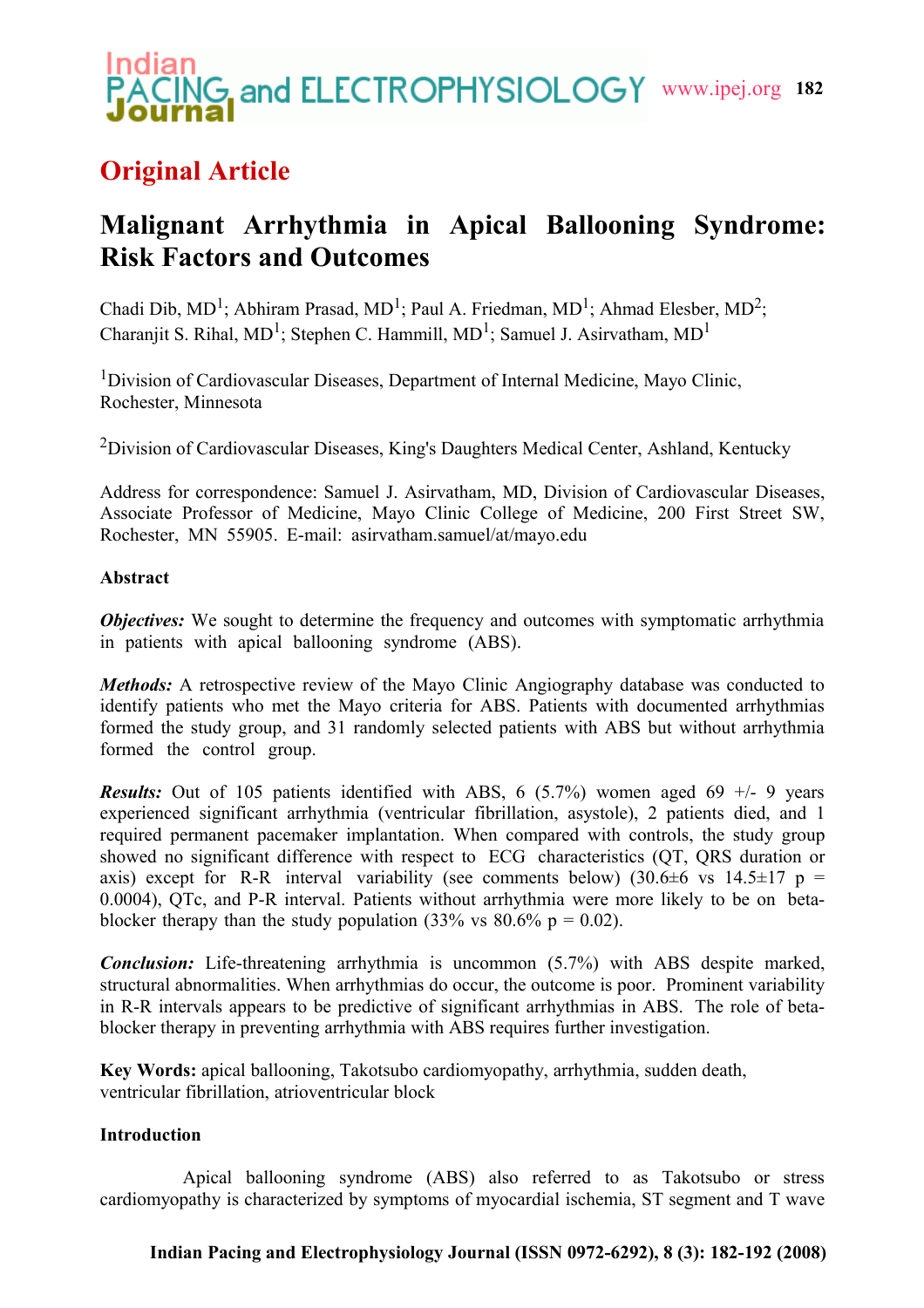#### **Chadi Dib, Abhiram Prasad, Paul A. Friedman, Ahmad Elesber, 183 Charanjit S. Rihal, Stephen C. Hammill, Samuel J. Asirvatham,** *"Malignant Arrhythmia in Apical Ballooning Syndrome: Risk Factors and Outcomes"*

<span id="page-1-7"></span><span id="page-1-6"></span><span id="page-1-5"></span><span id="page-1-4"></span>abnormality along with transient ventricular wall motion abnormalities in the absence of significant coronary artery stenosis $\frac{1}{2}$  $\frac{1}{2}$  $\frac{1}{2}$ . There have been anecdotal reports for significant arrhythmias in patients with  $\text{ABS}_{2,4}^{3,4}$  $\text{ABS}_{2,4}^{3,4}$  $\text{ABS}_{2,4}^{3,4}$  $\text{ABS}_{2,4}^{3,4}$ , but the exact association, if any, of ABS with malignant arrhythmias is unknown. While ABS shares several similarities with acute coronary syndromes including QT interval prolongation and increased QT dispersion in the subacute phase<sup>[5](#page-1-3)</sup>, lifethreatening arrhythmias and permanent conduction abnormalities appear to be less common.

<span id="page-1-3"></span><span id="page-1-2"></span> Several studies comparing ABS with myocardial ischemia have found similarities in the ST segment and T wave changes including the time course of these changes in both sets of patients. An important distinction in the electrocardiographic findings between myocardial ischemia in ABS was recently reported<sup>[6](#page-1-2)</sup>. Rate adaptation of ventricular repolarization, that is, the dynamicity of QT interval modulation in response to changes in heart rate, appears to be preserved in patients with ABS but is significantly affected in patients with myocardial infarction.

 The aim of our study was to determine the incidence, significance, and outcomes of malignant brady- and tachyarrhythmia in patients with a definitive diagnosis of ABS. We further explored the potential contribution of the lack of effect of 24-hour R-R interval variability on repolarization.

# **Materials and Methods**

## *Study population*

<span id="page-1-1"></span> The Mayo Clinic Cardiac Catheterization database was retrospectively reviewed to identify patients who underwent coronary arteriography and left ventriculography and met the Mayo Clinic criteria (Table 1)<sup>[7](#page-1-1)</sup> for diagnosis of ABS from January 1988 to November 2003. In addition, patients were enrolled prospectively from November 2003 to October 2006. We initially identified 550 patients without obstructive coronary disease and wall motion abnormality sparing the basal segments. Out of 550 patients, 421 were excluded because of a diagnosed cardiomyopathy, valvular disease, congenital heart disease, phaeochromocytoma, cocaine abuse, paced heart rhythm, or active myocarditis. Of the remaining 129 patients, 107 met the Mayo Clinic criteria for diagnosis of ABS<sup>1</sup> with documented complete normalization of left ventricular function on follow-up echocardiography, 2 patients could not be contacted, and the remaining 105 patients formed the study population.

**Table 1:** Mayo Clinic Criteria for the Clinical Diagnosis of Apical Ballooning Syndrome

- <span id="page-1-0"></span>1. Transient hypokinesis, akinesis, or dyskinesis of the left ventricular mid-segment with or without apical involvement
	- The regional wall-motion abnormalities extend beyond a single epicardial vascular distribution.\*
- 2. Absence of obstructive coronary sleeves or angiographic evidence of acute plaque rupture.<sup>†</sup>
- 3. New ECG abnormalities (either ST-segment elevation and/or T-wave inversion) or elevated cardiac troponin for absence of...
	- Recent significant head trauma
	- Intracranial bleeding
	- Pheochromocytoma
	- Myocarditis
	- Hypertrophic cardiomyopathy

<sup>\*</sup>Rare exceptions to these criteria exist. †The possibility of ABS developing along with obstructive coronary atherosclerosis may rarely need consideration.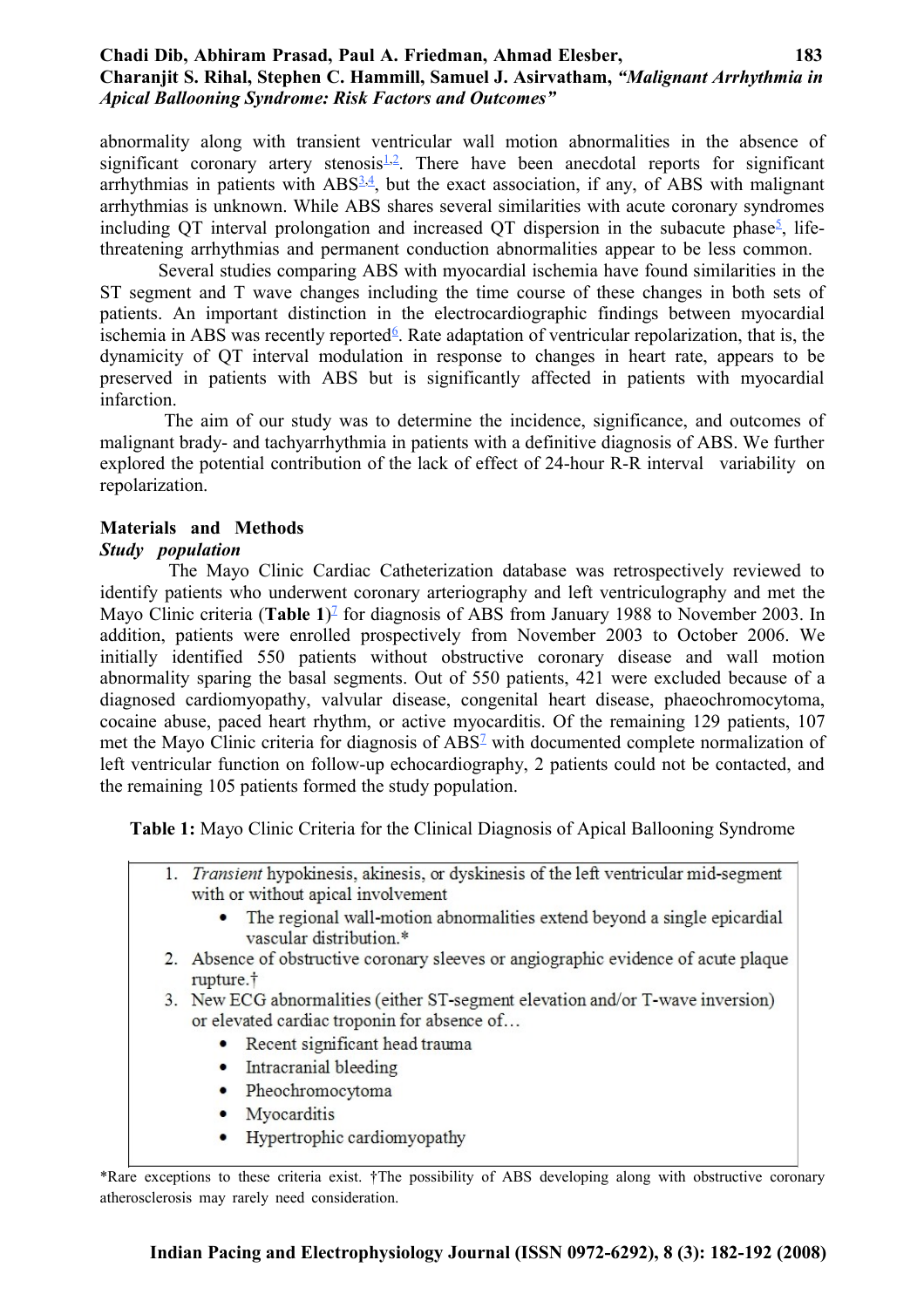#### **Chadi Dib, Abhiram Prasad, Paul A. Friedman, Ahmad Elesber, 184 Charanjit S. Rihal, Stephen C. Hammill, Samuel J. Asirvatham,** *"Malignant Arrhythmia in Apical Ballooning Syndrome: Risk Factors and Outcomes"*

In either of the above circumstances, the diagnosis of apical ballooning syndrome should be made with caution, and evidence for a clear stressful precipitating figure must be sought.

#### *Data collection*

 The complete medical record with particular emphasis on historical features, medications, and 12-lead electrocardiograms were reviewed in the study population.

 Initial echocardiography was performed without knowledge of patient outcome or eventual diagnosis. Each echocardiogram of the patients in this series was reviewed by an independent echocardiologist who was blinded to patient outcome in this study. All diagnoses based on the echocardiographic features were found by both echocardiologists to be consistent with ABS.

#### *Electrocardiographic analysis*

<span id="page-2-0"></span> Manual measurement of the P wave duration, PR, QT, and R-R intervals were made. Bazett's formula was used to calculate the corrected QT interval<sup>[8](#page-2-0)</sup>. QT variability was measured as the absolute difference in the QT interval in lead V1 from the QT interval in lead V6. This was done to understand the regional variation in repolarization given the regionality of wall motion abnormality in patients with ABS. The PR interval was indexed to the heart rate to discount the potential effect of heart rate variation on AV nodal conduction. Each patient had a minimum of four electrocardiograms analyzed of which at least 1 was in the first 24 hours following diagnosis. Holter monitoring, telemetry, and other electrocardiographic data, when available, were analyzed. R-R interval variability was determined as the difference between the maximum and minimum heart rate during the 24 hours following diagnosis of ABS.

#### *Study and control group*

 Six patients with ABS were identified with life- threatening arrhythmia and formed the study group, and 31 patients were randomly selected from the remaining 99 patients without a fatal or life-threatening arrhythmia and formed the control group. The electrocardiographic parameter review and analysis was performed in a blinded fashion as to whether or not the patient had malignant arrhythmia.

 The cause of death was confirmed using all available clinical data at the time of death and by reviewing the issued death certificates. The study was approved by the Mayo Clinic Institutional Review Board for Human Research and included only patients who gave consent for their medical records to be utilized for research.

#### *Statistical analysis*

 Descriptive statistics are reported as frequencies and percentages for categorical data and the mean  $\pm$  standard deviation for continuous data. Comparisons between patient groups were performed with the Student t test for independent, categorical variables. Follow-up events are reported as individual occurrences and estimated using the Kaplan-Meier method where applicable.

#### **Results**

#### *Study group*

Out of 105 patients with ABS (5.7%), 6 were found to have life- threatening arrhythmias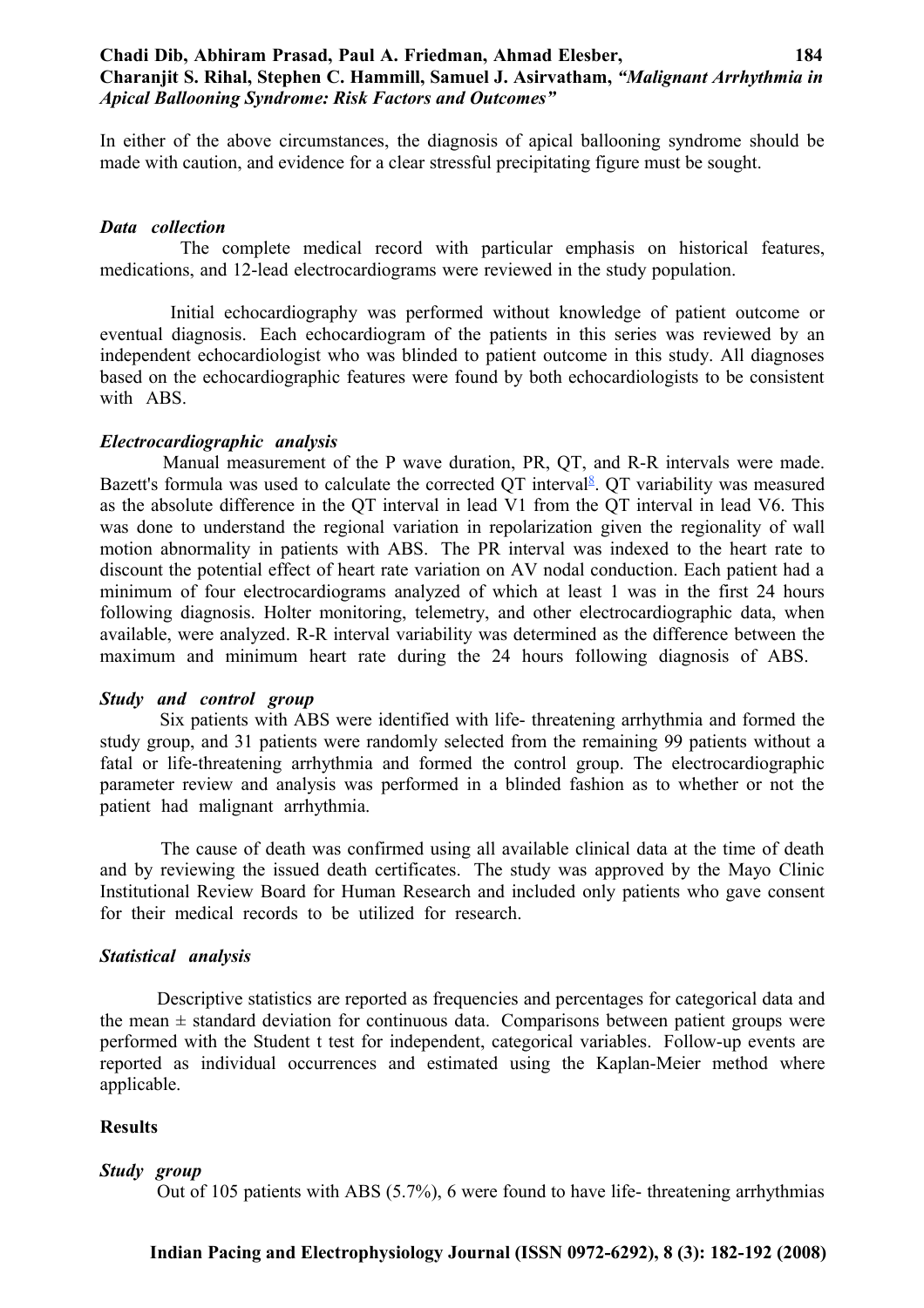## **Chadi Dib, Abhiram Prasad, Paul A. Friedman, Ahmad Elesber, 185 Charanjit S. Rihal, Stephen C. Hammill, Samuel J. Asirvatham,** *"Malignant Arrhythmia in Apical Ballooning Syndrome: Risk Factors and Outcomes"*

and formed the study group. All patients were females with mean age of  $69 \pm 8.9$  years (**Table**) **2**). Salient features include the average heart rate at presentation  $89 \pm 26.8$  bpm, P wave duration  $100 \pm 20$  ms, PR interval  $207 \pm 96$  ms, PR index  $2.1 \pm 1.4$  ms/beat, QT interval  $405 \pm 85$  ms, QTc 491  $\pm$  81 ms, QT dispersion 78  $\pm$  40.2 ms, regional QT variability (QT in lead V6 – QT in lead V1)  $11 \pm 23.4$ , and maximal 24-hour R-R interval variation  $30.6 \pm 6$  ms (**Table 3**). The median and interquartile range from time from onset of symptoms to ECG was 100 and 12.5-338.5 minutes.

| Serial        | <b>Sex</b>     | Age | Prior                                                                                                                                    | Symptoms at                                               | Ejection                 | <b>EKG</b> at                                                                                                                           | Therapy                                                                                | Complications                                                                                                                                              | Follow-up                                                                                                                                         |
|---------------|----------------|-----|------------------------------------------------------------------------------------------------------------------------------------------|-----------------------------------------------------------|--------------------------|-----------------------------------------------------------------------------------------------------------------------------------------|----------------------------------------------------------------------------------------|------------------------------------------------------------------------------------------------------------------------------------------------------------|---------------------------------------------------------------------------------------------------------------------------------------------------|
| #             |                |     | arrhythmia                                                                                                                               | presentation                                              | fraction at<br>diagnosis | presentation                                                                                                                            |                                                                                        |                                                                                                                                                            |                                                                                                                                                   |
| Patient<br>#1 | F              | 68  | Paroxysmal<br>atrial<br>fibrillation                                                                                                     | Chest<br>heaviness.<br>palpitations and<br>abdominal pain | 20-25%                   | Atrial<br>fibrillation.<br>mild<br>prolongation<br>of QTc                                                                               | Aspirin.<br>nitroglycerin,<br>metoprolol,<br>diltiazem                                 | Sinus pauses<br>$(7.4$ seconds),<br>asystole                                                                                                               | Temporary<br>pacemaker<br>implantation.<br>normal ejection<br>fraction, and<br>clinical course at<br>1-year follow-up<br>without pacemaker        |
| Patient<br>#2 | $\overline{F}$ | 74  | Persistent atrial<br>fibrillation                                                                                                        | Shortness of<br>breath                                    | 42%                      | Anterolateral<br>ST segment<br>elevation<br>consistent<br>with evolving<br>myocardial<br>infarction                                     | Aspirin.<br>heparin                                                                    | Cardiac arrest                                                                                                                                             | Sudden cardiac<br>death 4 days<br>following<br>admission                                                                                          |
| Patient<br>#3 | $\rm F$        | 70  | Multifocal<br>atrial<br>tachycardia.<br>Previously<br>treated with<br>AV nodal<br>ablation and<br>permanent<br>pacemaker<br>implantation | Documented<br>ventricular<br>fibrillation                 | 25-30%                   | Ventricular<br>pacing with<br>marked OT<br>interval<br>prolongation                                                                     | Defibrillation<br>(10 attempts),<br>amiodarone.<br>bicarbonate<br>and<br>epinephrine   | Progressive<br>improvement<br>without<br>complication<br>up until<br>hospital<br>discharge                                                                 | Sudden cardiac<br>death 3 days<br>following<br>discharge                                                                                          |
| Patient<br>#4 | $\overline{F}$ | 56  | No known<br>cardiac disease                                                                                                              | Documented<br>ventricular<br>fibrillation                 | 25%                      | Sinus<br>tachycardia,<br>mild<br>prolongation<br>of OTc.<br>nonsustained<br>monomorphic<br>ventricular<br>tachvcardia                   | Thrombolytic                                                                           | Hypotension<br>requiring<br>intraaortic<br>balloon pump<br>support                                                                                         | Complete<br>normalization<br>echocardiographic<br>ally and clinically<br>with 7-month<br>follow-up                                                |
| Patient<br>#5 | F              | 85  | First degree<br>AV block with<br>right bundle-<br>branch block                                                                           | Anginal chest<br>pain                                     | 33%                      | First degree<br>AV block<br>with rare<br>episodes of<br>Mobitz I AV<br>block and<br>right bundle-<br>branch block                       | Aspirin.<br>metoprolol,<br>heparin, and<br>nitroglycerin                               | Following<br>resolution of<br>symptoms.<br>increased<br>evidence of<br>Mobitz I AV<br>block with no<br>evidence of<br>infra-Hisian<br>block at EP<br>study | No clinical or<br>echocardiographic<br>sequalae at 16-<br>month follow-up.<br>continued Mobitz I<br>AV block and<br>right bundle-<br>branch block |
| Patient<br>#6 | $\overline{F}$ | 75  | Persistent atrial<br>fibrillation                                                                                                        | Anginal chest<br>pain                                     | 56%                      | Mobitz II AB<br>block with left<br>axis deviation<br>and $2:1$<br>conduction<br>ratio, ST<br>segment<br>elevation in<br>inferior leaves | Aspirin.<br>isosorbide<br>mononitrate<br>and<br>permanent<br>pacemaker<br>implantation | Small<br>pericardial<br>effusion<br>following<br>pacemaker<br>implantation                                                                                 | No clinical or<br>echocardiographic<br>sequalae at 7-year<br>follow-up                                                                            |

**Table 2:** ABS and Malignant Arrhythmia: Patient Characteristics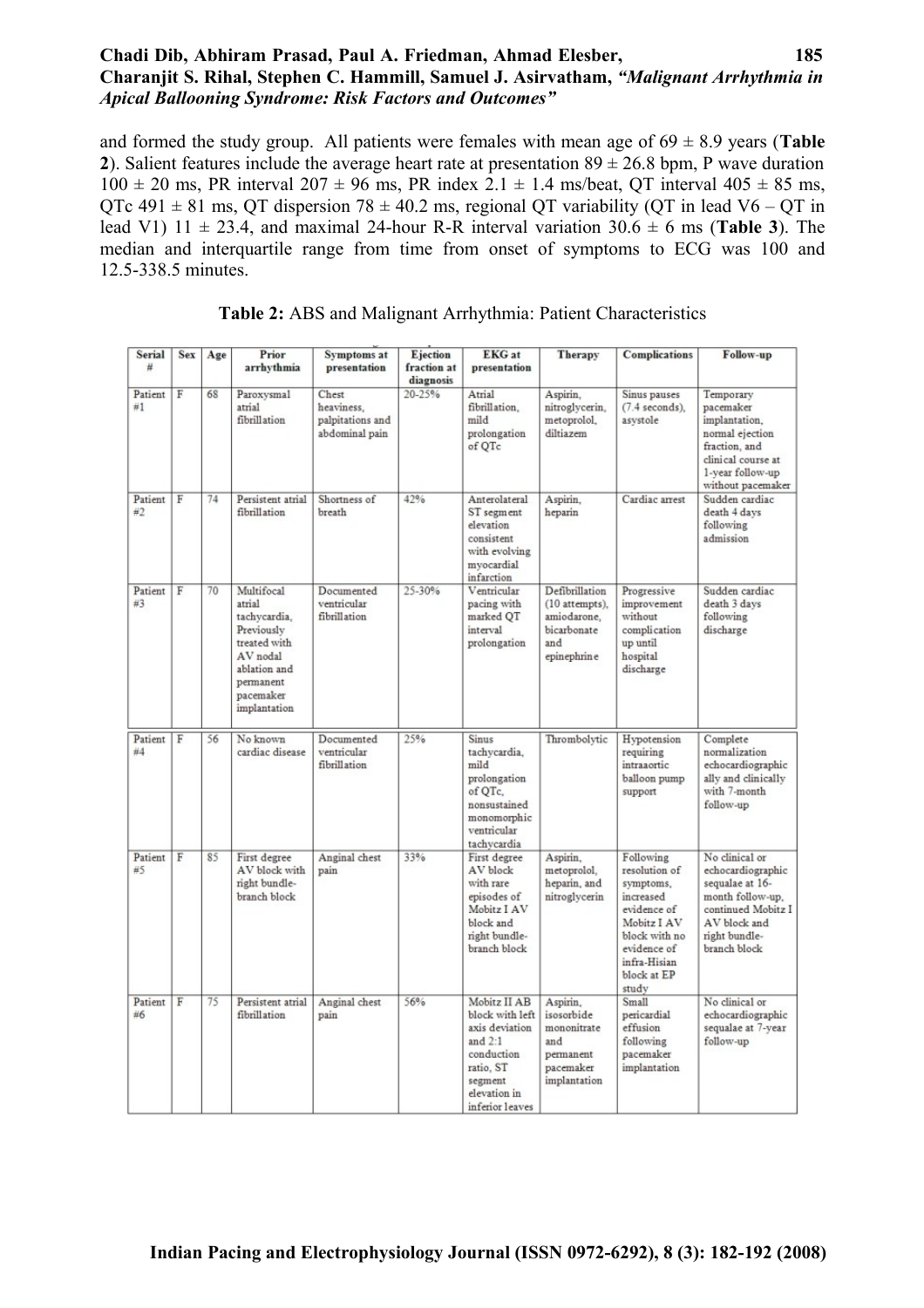|                                               | Group I: diagnosed ABS<br>and malignant<br>arrhythmia - study group | Group II: diagnosed ABS<br>without malignant<br>arrhythmia - control group | P value    |
|-----------------------------------------------|---------------------------------------------------------------------|----------------------------------------------------------------------------|------------|
| Age                                           | $59 + 8.9$                                                          | $68.2 + 12$                                                                | 0.88, ns   |
| Hypertension                                  | 4/6(66.7%)                                                          | 21/31 (67.7%)                                                              | $0.9$ , ns |
| Hyperlipidemia                                | $2/6$ (33.3%)                                                       | 12/31(38.7%)                                                               | $0.8$ , ns |
| <b>Diabetes mellitus</b>                      | 1/6(16.7%)                                                          | 0/31(0%)                                                                   | 0.052,     |
|                                               |                                                                     |                                                                            | ns         |
| Beta-blocker<br>therapy prior to<br>admission | $2/6$ (33.3%)                                                       | 25/31 (80.6%)                                                              | 0.02       |
| P wave axis                                   | $73.3^{\circ}$ +/- $13.3^{\circ}$                                   | $57.6^{\circ}$ +/- $17.7^{\circ}$                                          | $0.1$ , ns |
| PR interval                                   | $207 + 95.9$ ms                                                     | $152 + (-24.3)$ ms                                                         | 0.02       |
| QTc                                           | $490.5 + 80.8$ ms                                                   | $433.7 + 25.4$ ms                                                          | 0.0025     |
| <b>Maximal R-R</b><br>interval variation      | $30.6 + (-6)$ ms                                                    | $14.5 + (-17)$ ms                                                          | 0.0004     |
| Prior history of<br>atrial arrhythmia         | 4/6(66.7%)                                                          | 3/31(9.7%)                                                                 | 0.001      |

**Table 3:** Malignant Arrhythmia and ABS: Risk Factors

 Out of the 6 patients who presented with ventricular fibrillation, 2 were first diagnosed with ABS following resuscitation. *Patient 1* had sinus pauses at presentation with ABS up to 7.4 seconds in duration. The clinical course was later complicated by asystole requiring resuscitation that included temporary pacemaker implantation and inotropic support with gradual clinical improvement. *Patient 2* had a documented cardiac arrest 4 days after diagnosis with ABS. The QTc was 399 ms 3 hours prior to her arrest. The patient did have a prior history of atrial fibrillation but was not monitored electrocardiographically at the time of cardiac arrest. Ventricular fibrillation was documented during attempted resuscitation that failed with the patient dying. *Patient 3* had a prior history of multifocal atrial tachycardia and pacemaker implantation and presented with ventricular fibrillation. The patient recovered completely and was discharged home uneventfully 9 days following diagnosis but died following sudden cardiac arrest 3 days following hospital discharge. *Patient 4* presented with unexplained collapse and documented ventricular fibrillation. Following resuscitation, a diagnosis of ABS was made. The patient gradually improved and was discharged with subsequent complete normalization echocardiographically and clinically at 7 months post episodes. *Patient 5* presented with anginal chest pain, and admission ECG showed Mobitz I AV block and right bundle-branch block at the time of diagnosis with ABS. One week following hospitalization, worsening of Mobitz I block along with evidence of sinus node dysfunction was found. EP study showed no evidence of infra-Hisian conduction disease. The patient had completely recovered but with persisting right bundle-branch block and Mobitz I AV block 16 months following ABS diagnosis. *Patient 6* had electrocardiographically documented Mobitz II AV block with ventricular rate of 32 bpm. Permanent pacemaker implantation was performed, and the remainder of her hospital course was uneventful with complete recovery of wall motion abnormalities at follow-up up to 7 years following initial diagnosis.

#### *Control group*

 Thirty-one patients with diagnosed ABS without significant arrhythmia constituted the control group. All patients were female with mean age of  $68.2 +/- 12$  years, average heart rate of 86.5 +/- 21 bpm, PR interval of  $162 +$ /- 24 ms, QT interval of 366.4 +/- 52 ms, QTc interval of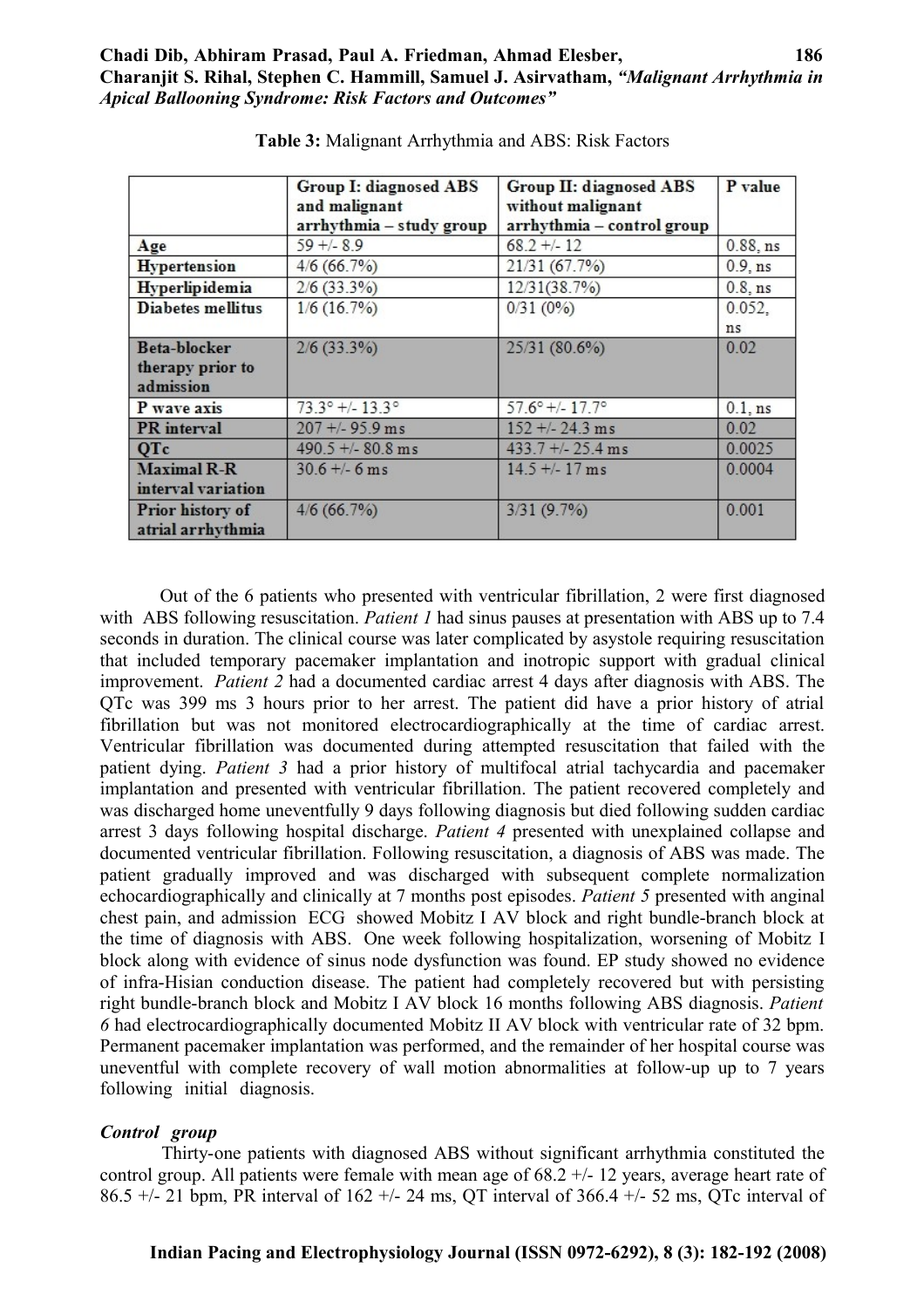#### **Chadi Dib, Abhiram Prasad, Paul A. Friedman, Ahmad Elesber, 187 Charanjit S. Rihal, Stephen C. Hammill, Samuel J. Asirvatham,** *"Malignant Arrhythmia in Apical Ballooning Syndrome: Risk Factors and Outcomes"*

433.7 +/- 25 ms, and maximal 24-hour R-R interval *variation* of 14.5 +/- 17 ms. The median and interquartile range from time from onset of symptoms to ECG was 240 and 5-870 minutes.

#### *Differences in study and control groups*

 In comparing the patients with and without malignant arrhythmia, there was no statistically significant difference in the heart rate at presentation (89 $\pm$ 26.8 vs 86.5 $\pm$ 21.2, p = 0.8), P wave axis (73.3 $\pm$ 13.3 vs 57.6 $\pm$ 17.7, p = 0.1), QT interval (405.3 $\pm$ 84.7 vs 366.4 $\pm$ 52.3, p = 0.1), QT index  $(4.55\pm6.39 \text{ vs } 5.09\pm10.41, p = 0.9)$ , QT dispersion  $(78\pm40.2 \text{ vs } 63.3\pm26.7, p =$ 0.2), regional QT variability (11±23.4 vs 15.5±34.1, p = 0.8), PR index (2.1±1.4 vs 1.95±0.6, p  $= 0.5$ ), or time of onset of symptoms to ECG (median 100 vs 240,  $p = 0.2$ ) (**Figure 1**).



**Figure 1:** *Upper panel:* There was no significant difference in the baseline QT interval between patients with ABS with and without malignant arrhythmia. However, the corrected QT interval was significantly different, being higher in the patients with arrhythmias (see text for details). *Lower panel:* There was a significant difference in the PR interval in the study versus control group. The PR interval was longer in patients with arrhythmia and ABS. When the PR interval was indexed for the heart rate, there was no difference in the two groups. This suggests that at higher sinus rates, the PR interval shortened in ABS patients with arrhythmias. This in turn suggests that the cause of AV delay was at the level of the compact AV node, and conduction improved during catecholamine stress (see text for details).

 There was a statistically significant difference between these 2 groups in maximal R-R interval variation (30.6 $\pm$ 6 vs 14.5 $\pm$ 17, p = 0.0004), OTc interval (490.5 $\pm$ 80.8 vs 433.7 $\pm$ 25.4, p = 0.0025), and PR interval (207±95.9 vs 162±24.3, p = 0.02) (**Figure 2**).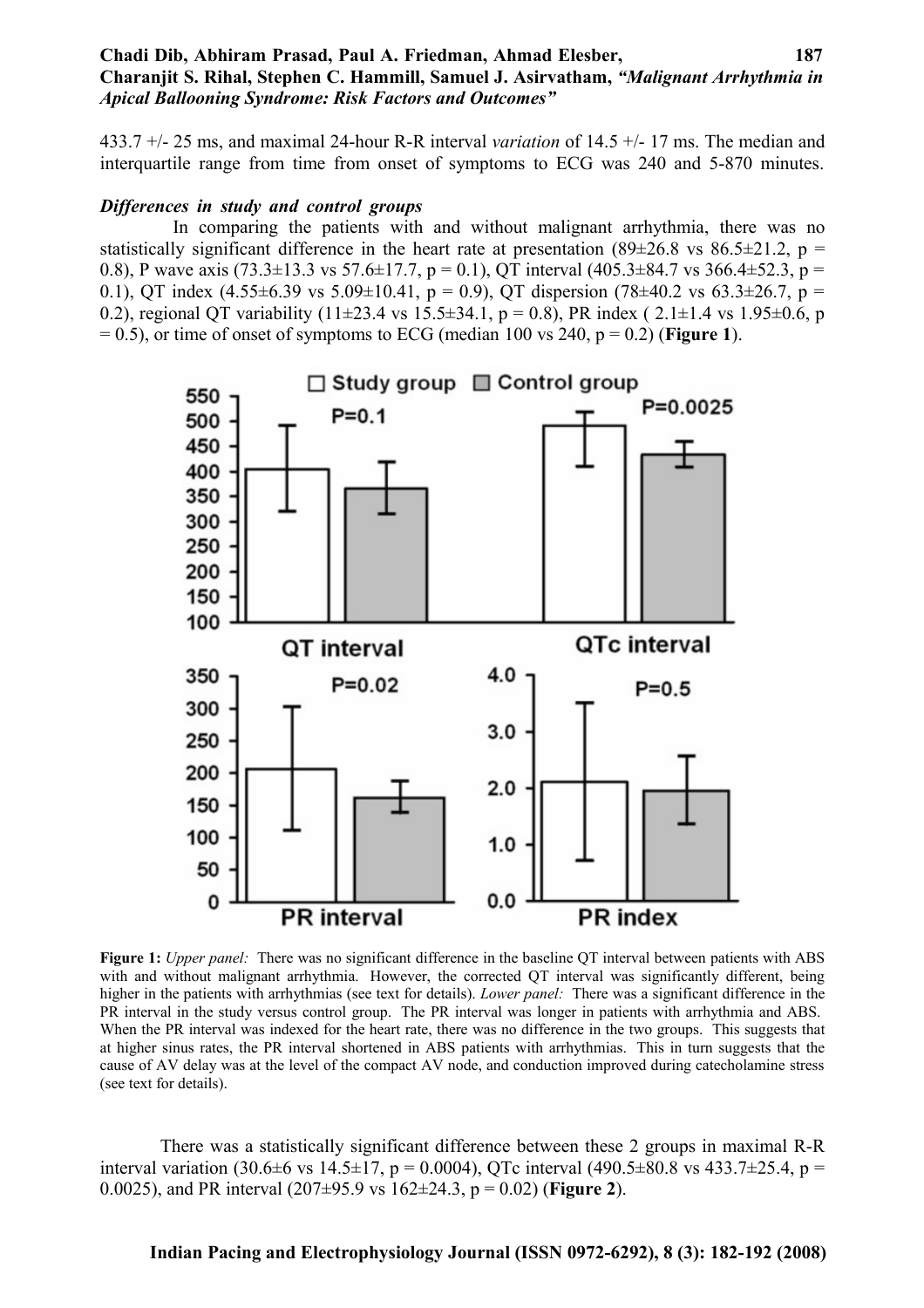

Figure 2: The maximal R-R interval variation at first evaluation was significantly greater in patients who developed life-threatening arrhythmia when compared to the control group with ABS and no significant arrhythmia. This finding, coupled with our observation of longer corrected QT interval in the study group suggests potential mechanism for arrhythmogenicity in ABS patients who developed documented malignant arrhythmia.

 Clinical characteristics at baseline were similar in the control and study groups (age, sex, hypertension, diabetes). Patients in the study group, however, had a higher prevalence of atrial fibrillation (66.6% vs  $9.6\%$  p = 0.001) and were less likely to be on beta-blocker therapy at the time of presentation  $(2/6 \, [33.3\%] \, \text{vs.} \, 25/31 \, [80.6\%] \, \text{p} = 0.02)$ .

#### **Discussion**

<span id="page-6-14"></span><span id="page-6-13"></span><span id="page-6-12"></span><span id="page-6-11"></span><span id="page-6-10"></span><span id="page-6-9"></span> Since its recent description as a clinical entity characterized by transient ventricular dysfunction in the setting of chest pain, ST segment, and T wave abnormalities in the absence of occlusive coronary artery disease, apical ballooning syndrome has become the subject of significant investigation<sup> $1,2,5,6$  $1,2,5,6$  $1,2,5,6$  $1,2,5,6$ </sup>. While important advances have been made in understanding the extent of myocardial involvement<sup>[1](#page-6-10)[,2](#page-6-9)</sup>, potential pathogenic mechanisms, and distinctions with ischemic syndromes $\frac{1,3,5,6}{2}$  $\frac{1,3,5,6}{2}$  $\frac{1,3,5,6}{2}$  $\frac{1,3,5,6}{2}$  $\frac{1,3,5,6}{2}$  $\frac{1,3,5,6}{2}$ , little is known about the risk and outcomes associated with arrhythmia (bradycardic and tachycardic) occurring in the setting of ABS.

<span id="page-6-8"></span><span id="page-6-7"></span><span id="page-6-6"></span><span id="page-6-5"></span><span id="page-6-4"></span><span id="page-6-3"></span><span id="page-6-2"></span> Previous reports have shown that although the type of changes in the 12-lead surface electrocardiogram and the time course of these ECG changes in ABS are similar to those seen in patients with a myocardial infarction<sup>[5](#page-6-4)[,9](#page-6-3)</sup>, malignant arrhythmias are much less common in ABS. Matsuoka et al<sup>[5](#page-6-2)</sup> reported the absence of sudden cardiac death and other malignant ventricular arrhythmia in patients with ABS even though electrocardiographic abnormality including significantly prolonged QT intervals and QT dispersion persisted for several weeks after the index event. A few prior reports have, however, demonstrated occasional apparent association between ABS and both significant bradyarrhythmia and tachycardia<sup>[3](#page-6-1)[,4](#page-6-0)</sup>.

 In our study population of 105 patients diagnosed with ABS based on Mayo Clinic criteria, 6 patients (5.7%) experienced life-threatening arrhythmia and/or conduction

## <span id="page-6-1"></span><span id="page-6-0"></span>**Indian Pacing and Electrophysiology Journal (ISSN 0972-6292), 8 (3): 182-192 (2008)**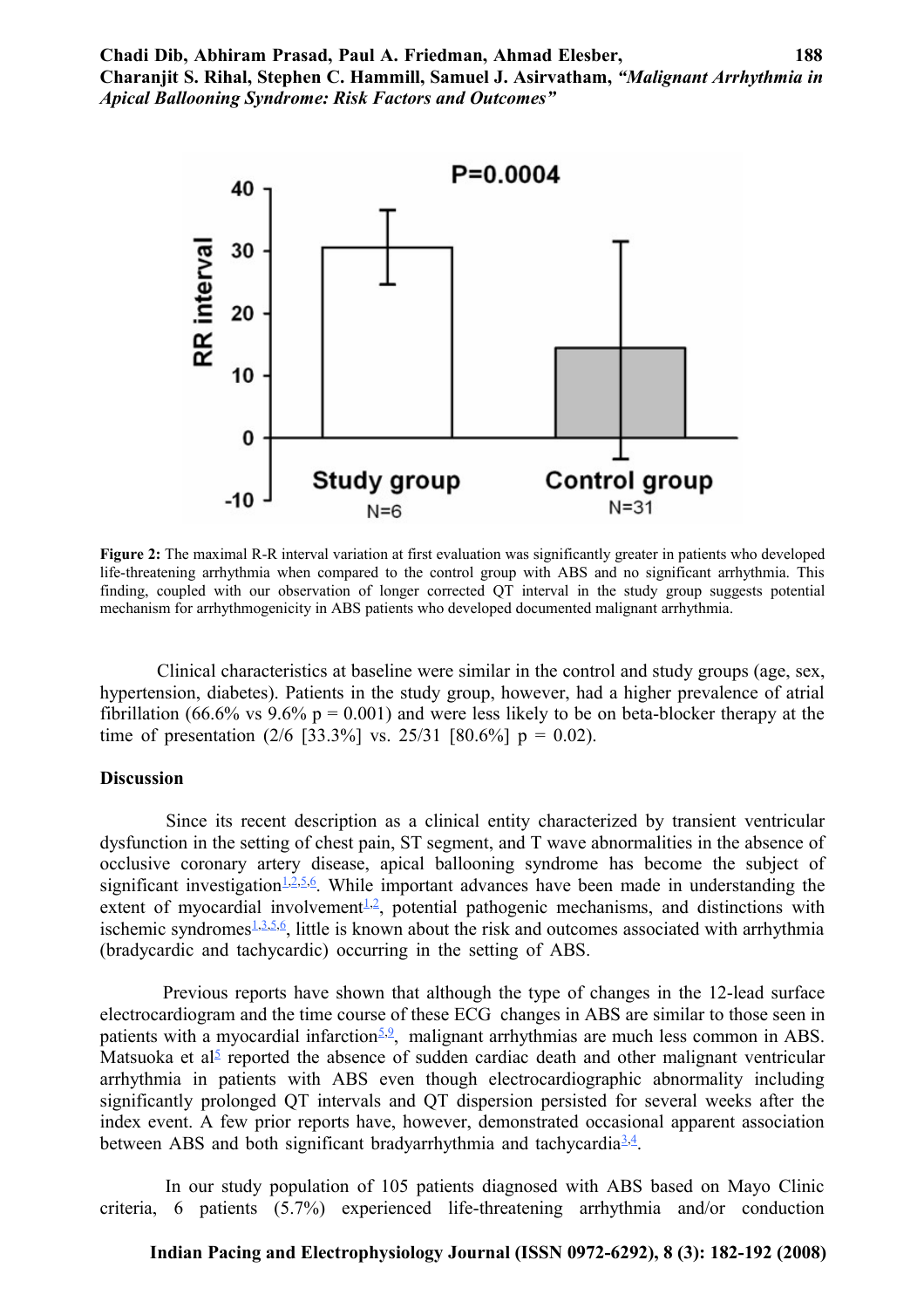## **Chadi Dib, Abhiram Prasad, Paul A. Friedman, Ahmad Elesber, 189 Charanjit S. Rihal, Stephen C. Hammill, Samuel J. Asirvatham,** *"Malignant Arrhythmia in Apical Ballooning Syndrome: Risk Factors and Outcomes"*

abnormality. There was no significant difference in these patients with malignant arrhythmia compared to a control population (ABS without arrhythmia) with regard to clinical presentation, age, sex and other clinical parameters. We did, however, find several important electrocardiographic and previous history differences that may provide clues to the pathophysiology of ABS and point to treatment options to decrease risks of these arrhythmias.

#### *Maximal RR interval variation*

<span id="page-7-2"></span><span id="page-7-1"></span>We report that patients with ABS who had malignant arrhythmia had significantly more variation in their R-R intervals (maximal R-R interval - minimum R-R interval in the first 24 hours of admission) compared with the control group. A recent report by Bonnemeier et al<sup>[6](#page-7-2)</sup> may help explain our findings. In their study<sup>[6](#page-7-1)</sup>, patients with ABS continued to show modulation of the QT interval with changes in the heart rate even during the acute phase of the syndrome. This was in contradistinction to the absence of such modulation in patients with myocardial infarction<sup>[10](#page-7-0)</sup>. Thus, when malignant arrhythmias occur in myocardial infarction, they are likely as a result of ischemia itself, whereas in apical ballooning syndrome should a patient have prior QT prolongation or have significant heart rate variation, they would likely have more prominent QT interval changes that may increase the propensity for malignant arrhythmia (**Figure 3**).

<span id="page-7-0"></span>

**Figure 3:** All patients in the study and control group met our published criteria for ABS. Although all patients had the typical transient ST segment and T wave changes at the time of documented wall motion abnormality, patients who developed malignant arrhythmia had greater variation in the R-R intervals along with a longer corrected QT interval (see text for details).

#### *Prior arrhythmia*

 We found a significant increase in prior arrhythmia in patients with ABS who developed malignant arrhythmia. Three patients had prior atrial fibrillation, and 1 patient each with multifocal atrial tachycardia, variable AV node dysfunction, and sinus node dysfunction. Each of

#### **Indian Pacing and Electrophysiology Journal (ISSN 0972-6292), 8 (3): 182-192 (2008)**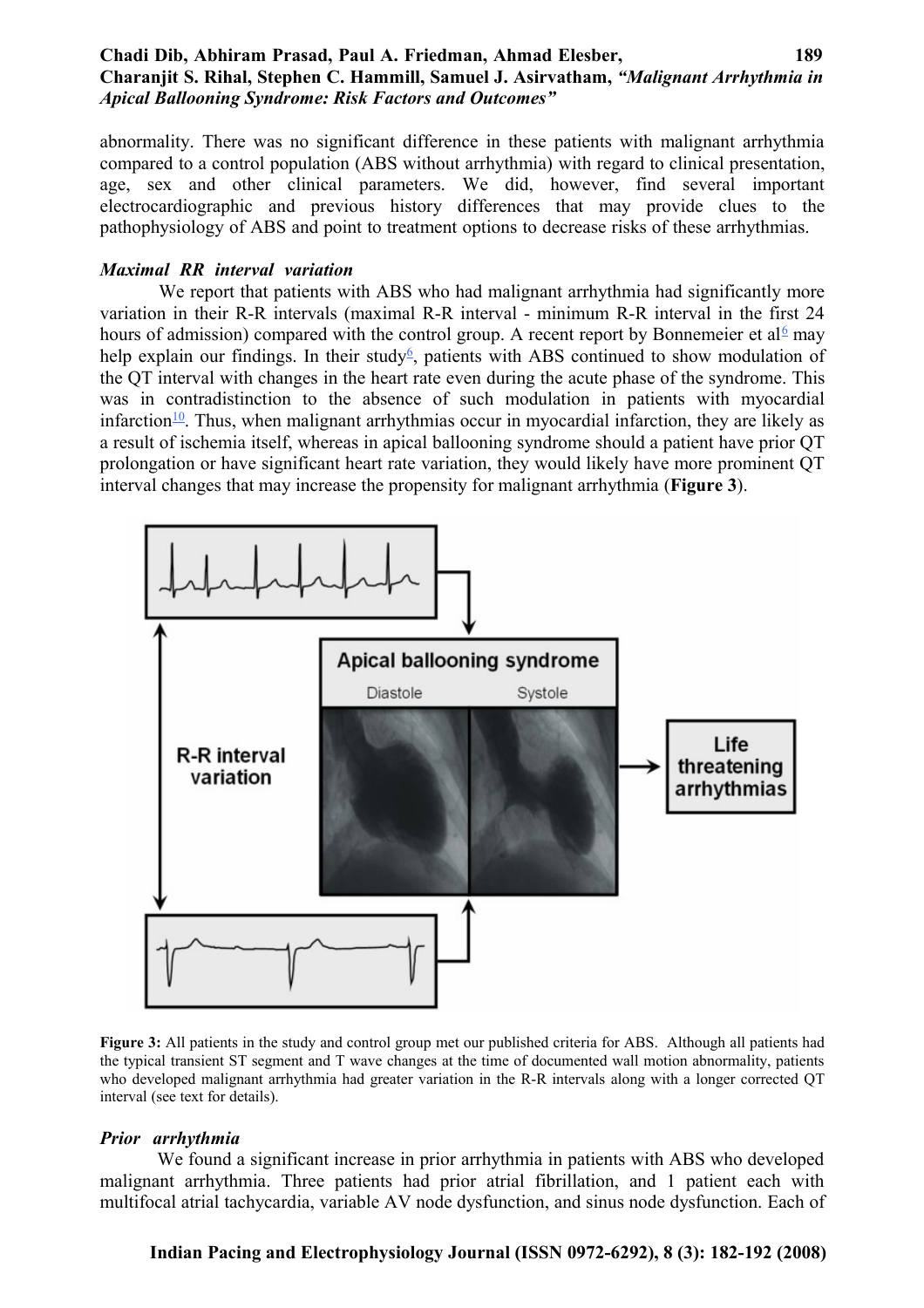#### **Chadi Dib, Abhiram Prasad, Paul A. Friedman, Ahmad Elesber, 190 Charanjit S. Rihal, Stephen C. Hammill, Samuel J. Asirvatham,** *"Malignant Arrhythmia in Apical Ballooning Syndrome: Risk Factors and Outcomes"*

these conditions increases the variability of ventricular activation (variable heart rate). As discussed above, with the recently demonstrated continued presence of QT modulation with heart rate variation, these prior arrhythmias may have contributed to the study group's predilection for malignant arrhythmia.

#### *PR and QT intervals*

<span id="page-8-4"></span><span id="page-8-3"></span> In our study, we found a statistically significant difference in the PR intervals between the 2 groups, yet there was no difference once we corrected for heart rate (PR index). Thus, the patients with the longer PR intervals had concomitant slower heart rates. This finding suggests that the PR prolongation is not from intrinsic AV nodal conduction disease but from sympathovagal imbalance as a previously suggested abnormality in ABS<sup>[11](#page-8-4)</sup>. Structural AV nodal disease as potentially from transient disturbances in the microcirculation as previously suggested<sup>[4](#page-8-3)</sup> would have resulted in longer PR intervals at *faster* heart rates and is contrary to our finding. We further found evidence in our 2 patients with AV block that support a predominant catecholamine surge is important in the pathogenesis of ABS. In the patient with Mobitz I AV block and EP study proven absence of intra-Hisian conduction disease, there appeared to be transient improvement in AV conduction in the acute phase of the syndrome. On the other hand, in the patient with Mobitz II AV block (infra-Hisian), the condition was worsened in the acute phase. This type of response in AV block is consistent with cate cholamine stimulation  $\frac{12}{1}$  $\frac{12}{1}$  $\frac{12}{1}$ .

<span id="page-8-2"></span><span id="page-8-1"></span>We also found in our study that the OT interval corrected for heart rate (OTc) was significantly longer in patients at risk for malignant arrhythmia even though the absolute QT interval showed no difference. This finding suggests that in our study group, the longer QT interval occurred in patients with relatively faster heart rates, a finding similar to that observed in ischemic heart disease. As discussed previously, because of the preserved QT modulatory defects of heart rates in ABS $6$  (as opposed to its absence in ischemic heart disease), this may have further contributed to arrhythmogenesis seen in our patients with marked rate variability. A second explanation may be that because the malignant arrhythmias occurred in our patients with marked variation in their heart rate, the standard correction for QT intervals at extremes of heart rate may have been inaccurate. It is possible that in a few patients who had cardiac arrest or other severe medical illness/dyselectrolytemia that the QTc at the time of the measurement used in our study may have been affected. Whenever possible, pre-event (cardiac arrest) electrograms were used to obtain baseline data.

#### *Beta-blocker use*

 An unanticipated finding in our study was the statistically significant difference in betablocker use in the study group 2/6 (33.3%) versus the control group 25/31 (80.6%), p value 0.02. While this result should be interpreted with caution given the relatively small number of patients in the study group, it nevertheless is consistent with the hypothesis that marked variation in heart rate may be the primary factor increasing the risk for malignant arrhythmia in patients with ABS. If further studies also show such a protective effect of beta-blockers, then recommending these drugs for long-term use following recovery may be considered given the nonnegligible recurrence rate for ABS  $(11.4\% \text{ at } 4\text{-year follow-up}^{\text{-}})$  $(11.4\% \text{ at } 4\text{-year follow-up}^{\text{-}})$  $(11.4\% \text{ at } 4\text{-year follow-up}^{\text{-}})$ .

<span id="page-8-0"></span> Another incidental finding of potential significance from our study was the higher prevalence of atrial fibrillation  $(66\%$  vs. 9.6%,  $p=0.001$ ) in the study group with malignant arrhythmia compared to the control group. Based on the above discussion on preserved QT dynamicity in ABS patients, the reason for this increased prevalence of atrial fibrillation may be as a result of prominent R-R interval variability from this disease, in turn producing significant ventricular arrhythmia. Alternative possibilities include preexisting conduction abnormalities in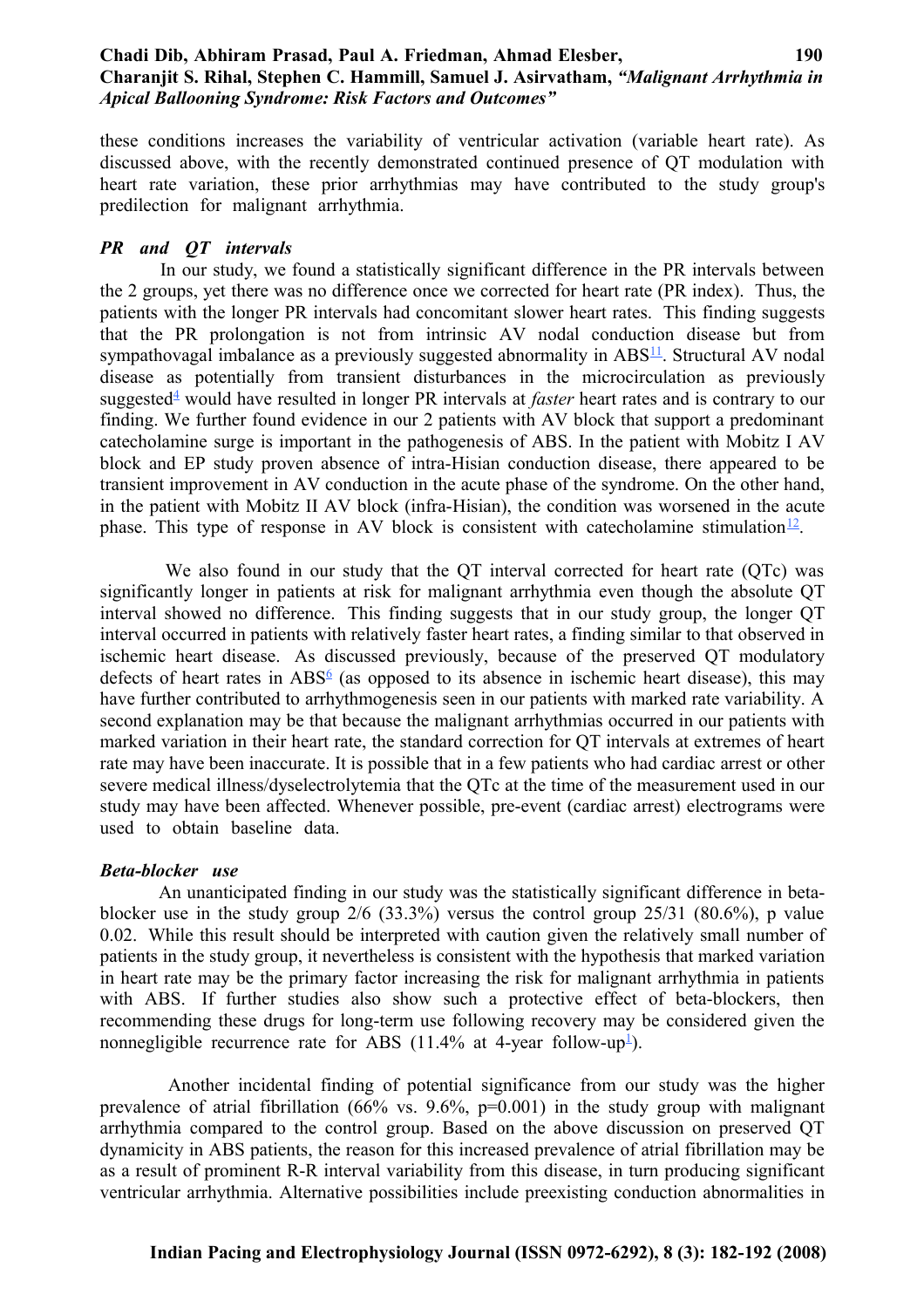#### **Chadi Dib, Abhiram Prasad, Paul A. Friedman, Ahmad Elesber, 191 Charanjit S. Rihal, Stephen C. Hammill, Samuel J. Asirvatham,** *"Malignant Arrhythmia in Apical Ballooning Syndrome: Risk Factors and Outcomes"*

patients with atrial fibrillation (sick sinus syndrome) or a previously unproven association of atrial fibrillation with ABS.

 Thus, while our study shows that malignant arrhythmias are uncommon in patients with ABS, they do occur, and marked heart rate variability and previously diagnosed arrhythmia may be risk factors for their development while beta-blocker use may be protective. Our study was too small to comment on ICD benefit. However, in one patient who had a resuscitated event, secondary prophylaxis could have been considered and may have prevented his event.

#### **Limitations**

 A portion of our study was conducted in a retrospective fashion, and thus some data relevant to arrhythmias may have not been collected at the time of diagnosis. We did perform, however, a careful chart review and all saved electrocardiographic and rhythm monitoring data to try and offset this weakness in our study.

 We used the simple difference between maximal and minimal R-R intervals during 24 hours to assess for R-R interval variability in our study. A more robust method of looking at heart rate variability would have been superior given the importance of this finding in our study. However, similar measurements in both the control and study group were made in a blinded fashion, thus the reported association is likely accurate.

 Another limitation of our study is that we have grouped arrhythmias of varying pathophysiology as malignant arrhythmias and defined our study group accordingly. The majority of the patients did have ventricular fibrillation, but as noted in our discussion, AV nodal block may accentuate the propensity for ventricular arrhythmia as well. In addition, our findings that prior beta-blocker use was protective and that marked R-R interval variability was predictive of arrhythmic events regardless of whether these were tachyarrhythmic or bradyarrhythmic constituted the rationale for this grouping.

 In our study, we excluded many patients (421/550 [76.5%]) with likely ABS when a concomitant cardiac diagnosis (dilated cardiomyopathy, etc.) was present. In practice, patients with these previous comorbidities may develop ABS, and the risk factors for malignant arrhythmia and possible protective effect of beta-blockade may be different from our findings.

#### **Conclusion**

 To our knowledge, this is the first report in a relatively large series of confirmed ABS patients on the occurrence of malignant arrhythmias specifically comparing patients with such arrhythmias with control patients with ABS but without clinical arrhythmia. We found that marked 24-hour R-R interval variation and prior history of arrhythmia increased the propensity for malignant arrhythmia in patients with ABS, and beta-blocker use decreases the risk of such arrhythmia.

 If future, larger studies confirm these observations, then more careful monitoring of patients with ABS, prior arrhythmia, and marked heart rate variation is warranted, and betablocker use can be recommended particularly in anticipation of possible recurrent ABS.